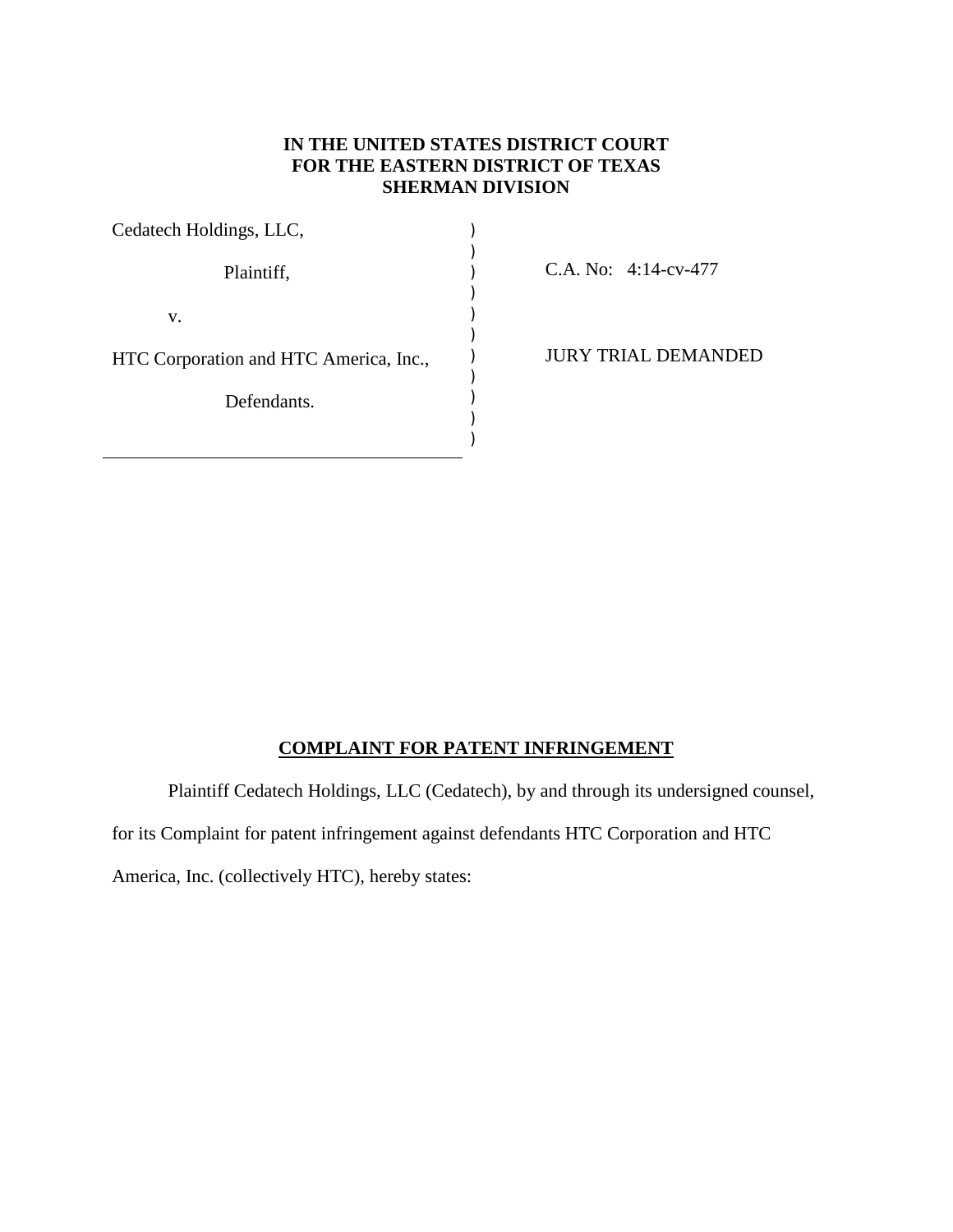### **THE PARTIES**

1. Plaintiff Cedatech is a Texas company with a principal place of business at 555 Republic Dr., Plano, Texas 75074.

2. Defendant HTC Corporation is a corporation organized under the laws of Taiwan with a principal place of business at 88 Section 3, Zhongxing Road, Xindian District, New Taipei City, 231, Taiwan, R.O.C.

3. Defendant HTC America, Inc. is a Washington corporation with a principal place of business at 13920 SE Eastgate Way, Suite 400, Bellvue, Washington 98005. Upon information and belief, HTC American, Inc. is a wholly-owned subsidiary of HTC Corporation.

## **JURISDICTION AND VENUE**

4. This is a civil action for the infringement of United States Patent Number 7,707,591 ("the '591 Patent" or "the Patent-in-Suit"), under the Patent Laws of the United States 35 U.S.C. § 1 *et seq*.

5. This Court has jurisdiction over the subject matter of this action pursuant to 28 U.S.C. §§ 1331 and 1338(a) because this action arises under the patent laws of the United States, including 35 U.S.C. § 271 *et seq*.

6. This Court has specific and general personal jurisdiction over HTC, which has conducted and continues to conduct business in the State of Texas and in this Judicial District. HTC sells, offers for sale, and/or advertises products and services in the State of Texas and in this Judicial District. HTC has committed acts of infringement in the State of Texas and in this Judicial District, and elsewhere in the United States. HTC also derives substantial revenue from goods and services provided to individuals in Texas and in this Judicial District.

-1-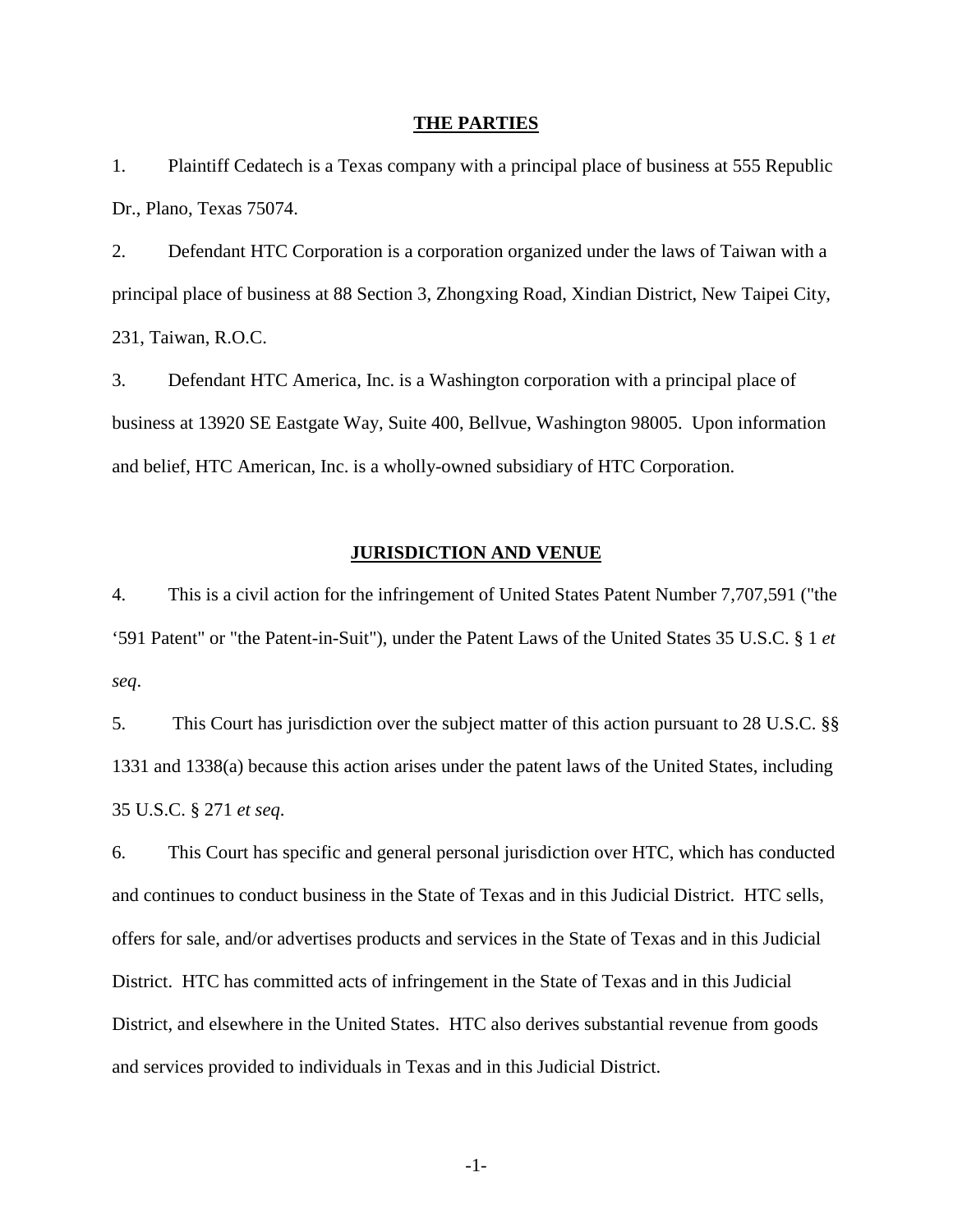7. Venue is proper in this Judicial District pursuant to 28 U.S.C. §§ 1391 and 1400(b).

## **THE PATENT-IN-SUIT**

8. On April 27, 2010, the '591 Patent entitled "Integration of Audio or Video Program with Application Program," was duly and lawfully issued by the United States Patent and Trademark Office ("USPTO").

9. The '591 Patent relates to, among other things, a system running an application program, wherein a separate audio or video program is integrated with the application program. Cedatech is the owner of the '591 Patent and has all rights to enforce the '591 Patent.

10. A copy of the '591 Patent is attached as Exhibit A to this Complaint.

## **COUNT ONE**

11. Cedatech incorporates by references each of the foregoing paragraphs of this Complaint as though fully set forth herein.

12. HTC makes, uses, or sells a variety of electronic devices, including smartphones.

13. HTC has directly infringed, and continues to directly infringe, at least one claim of the

'591 Patent under 35 U.S.C. § 271, literally and/or under the doctrine of equivalents.

Defendant's infringing acts include, but are not limited to: making, using, selling, and offering to sell its electronic devices. These HTC products, among other infringing features, provide the capability to integrate an audio or video program with a separate application program.

14. As one example, HTC currently makes, uses, and sells the HTC One smartphone. The HTC One infringes at least one claim of the '591 Patent, at least by providing an audio speech

-2-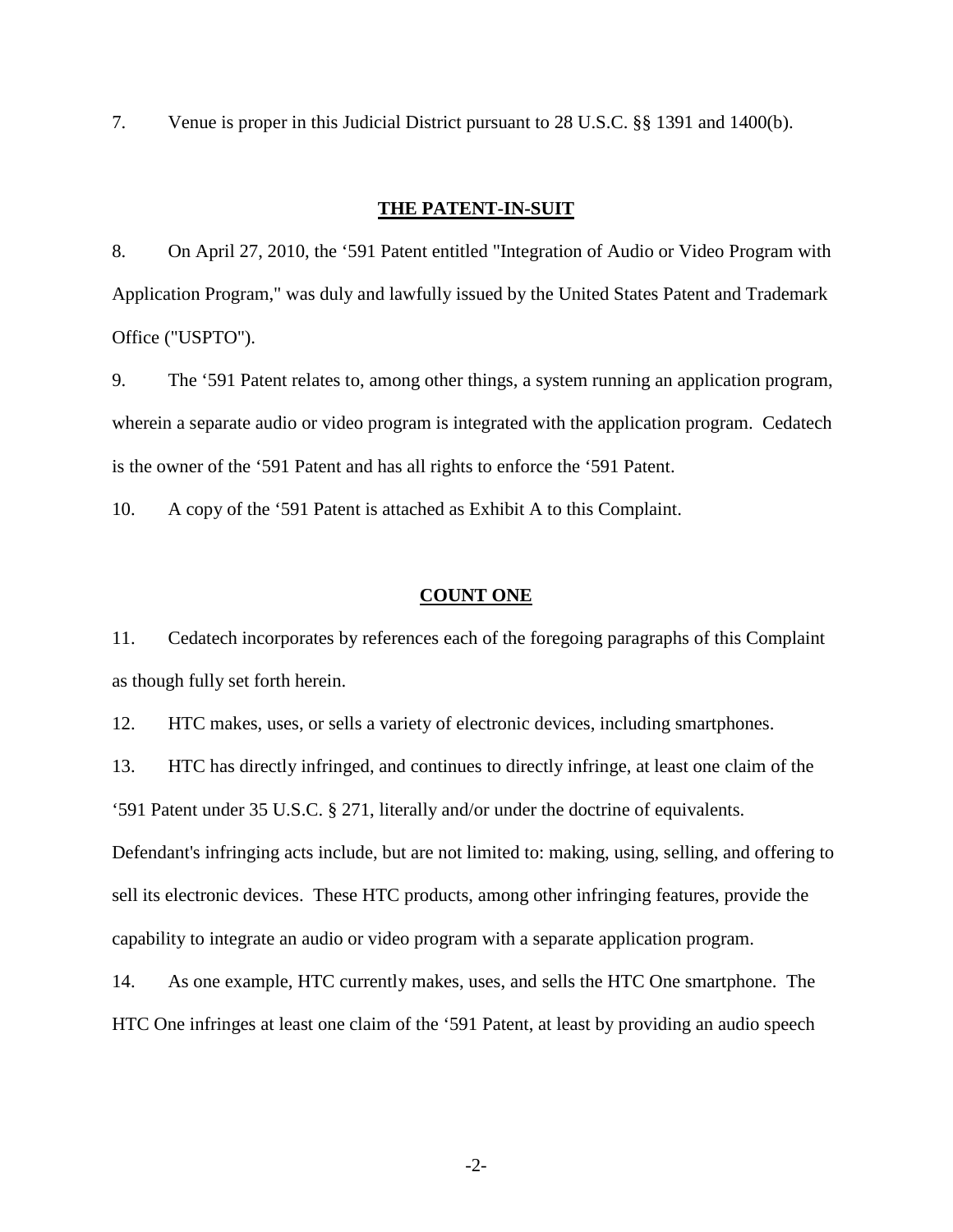recognition program. This audio speech recognition program provides input into any separate application program running on the operating system.

15. HTC has indirectly infringed at least one claim of the '591 Patent, through induced infringement under 35 U.S.C. § 271. HTC is notified of its infringement of the '591 Patent as of the filing of this complaint. Nevertheless, HTC continues its acts of indirect infringement by continuing to actively induce consumers to practice the invention claimed in the '591 Patent. HTC instructs consumers to use HTC devices with speech input, within the scope of the '591 Patent. For example, consumers are induced to use HTC One with speech recognition to provide input into separate application programs.

16. With knowledge of the '591 Patent, HTC has indirectly infringed the '591 Patent by inducing the direct infringement by consumers, by enabling, instructing, and encouraging consumers to make and use the infringing apparatus described in at least one claim of the '591 Patent, while aware that their use is infringing.

17. HTC's use of the technology claimed in the '591 Patent is without license or authorization from Cedatech.

18. Cedatech has been damaged by HTC's infringement of the '591 Patent.

### **PRAYER FOR RELIEF**

WHEREFORE, Cedatech Holdings, LLC prays for entry of judgment as follows:

a) Enter judgment for Cedatech on this complaint and adjudging that the Defendant has infringed one or more of the claims of the Patent-in-Suit, either literally or under the doctrine of equivalents;

-3-